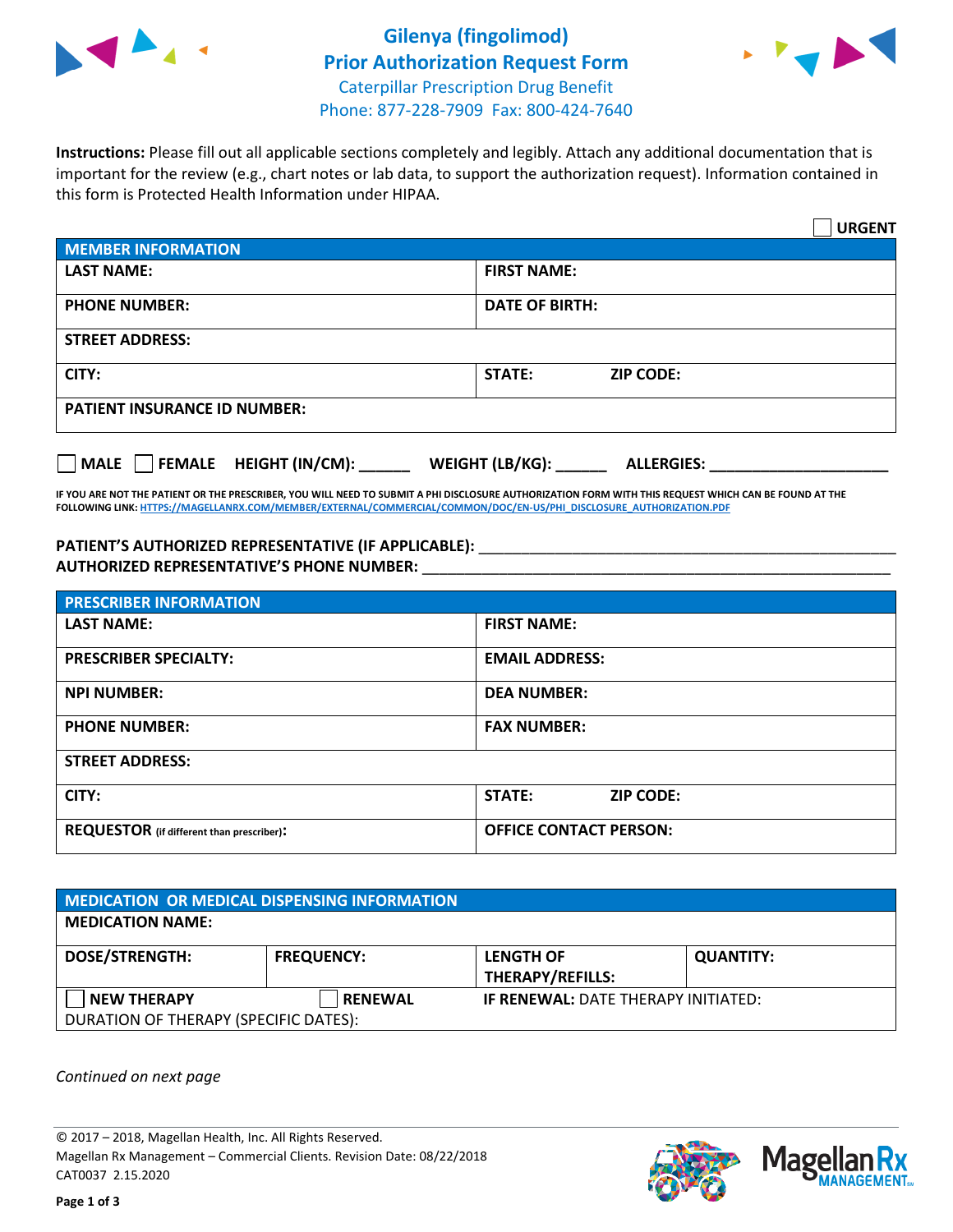



| <b>MEMBER'S LAST NAME:</b> NAME:                                                                                                                                                                                         | MEMBER'S FIRST NAME:                                                                                                                                                                                                                                                                                   |                                                                                                                                                                                                                                          |  |
|--------------------------------------------------------------------------------------------------------------------------------------------------------------------------------------------------------------------------|--------------------------------------------------------------------------------------------------------------------------------------------------------------------------------------------------------------------------------------------------------------------------------------------------------|------------------------------------------------------------------------------------------------------------------------------------------------------------------------------------------------------------------------------------------|--|
|                                                                                                                                                                                                                          | 1. HAS THE PATIENT TRIED ANY OTHER MEDICATIONS FOR THIS CONDITION?                                                                                                                                                                                                                                     | YES (if yes, complete below)<br><b>NO</b>                                                                                                                                                                                                |  |
| <b>MEDICATION/THERAPY (SPECIFY</b><br>DRUG NAME AND DOSAGE):                                                                                                                                                             | <b>DURATION OF THERAPY (SPECIFY</b><br>DATES):                                                                                                                                                                                                                                                         | <b>RESPONSE/REASON FOR</b><br><b>FAILURE/ALLERGY:</b>                                                                                                                                                                                    |  |
| <b>2. LIST DIAGNOSES:</b>                                                                                                                                                                                                |                                                                                                                                                                                                                                                                                                        | <b>ICD-10:</b>                                                                                                                                                                                                                           |  |
| □ Clinically Isolated Syndrome(CIS)<br>□ Relapsing remitting multiple sclerosis<br>□ Secondary Progressive multiple sclerosis<br>□ Other Diagnosis _________________ICD-10 Code(s):                                      |                                                                                                                                                                                                                                                                                                        |                                                                                                                                                                                                                                          |  |
| PRIOR AUTHORIZATION.                                                                                                                                                                                                     | 3. REQUIRED CLINICAL INFORMATION: PLEASE PROVIDE ALL RELEVANT CLINICAL INFORMATION TO SUPPORT A                                                                                                                                                                                                        |                                                                                                                                                                                                                                          |  |
| <b>Prescriber's Specialty:</b><br>Is the prescribing physician a neurologist? $\Box$ Yes $\Box$ No<br>for at least 3 months? $\Box$ Yes $\Box$ No<br>$\square$ Yes $\square$ No                                          | Has the patient had an inadequate response, intolerance, or contraindication to Copaxone for at least 3 months?                                                                                                                                                                                        | Has the patient had an inadequate response, intolerance, or contraindication to the preferred prerequisite Avonex                                                                                                                        |  |
| <b>Reauthorization:</b><br>If this is a reauthorization request, answer the following question:<br>use of Gilenya?* □ Yes □ No<br>*Please provide supporting chart notes<br>physician feels is important to this review? |                                                                                                                                                                                                                                                                                                        | Is the patient continuing to have a positive clinical response and is remission of disease maintained with continued<br>Are there any other comments, diagnoses, symptoms, medications tried or failed, and/or any other information the |  |
| information is received.                                                                                                                                                                                                 | Please note: Not all drugs/diagnosis are covered on all plans. This request may be denied unless all required                                                                                                                                                                                          |                                                                                                                                                                                                                                          |  |
|                                                                                                                                                                                                                          | the Health Plan, insurer, Medical Group or its designees may perform a routine audit and request the medical<br>information necessary to verify the accuracy of the information reported on this form.                                                                                                 | ATTESTATION: I attest the information provided is true and accurate to the best of my knowledge. I understand that                                                                                                                       |  |
| Prescriber Signature or Electronic I.D. Verification:                                                                                                                                                                    |                                                                                                                                                                                                                                                                                                        | Date: the control of the control of the control of the control of the control of the control of the control of the control of the control of the control of the control of the control of the control of the control of the co           |  |
| and arrange for the return or destruction of these documents.                                                                                                                                                            | <b>CONFIDENTIALITY NOTICE:</b> The documents accompanying this transmission contain confidential health information that is legally privileged. If<br>of these documents is strictly prohibited. If you have received this information in error, please notify the sender immediately (via return FAX) | you are not the intended recipient, you are hereby notified that any disclosure, copying, distribution, or action taken in reliance on the contents                                                                                      |  |
| © 2017 - 2018, Magellan Health, Inc. All Rights Reserved.<br>Magellan Rx Management - Commercial Clients. Revision Date: 08/22/2018<br>CAT0037 2.15.2020                                                                 |                                                                                                                                                                                                                                                                                                        | <b>Magel</b>                                                                                                                                                                                                                             |  |